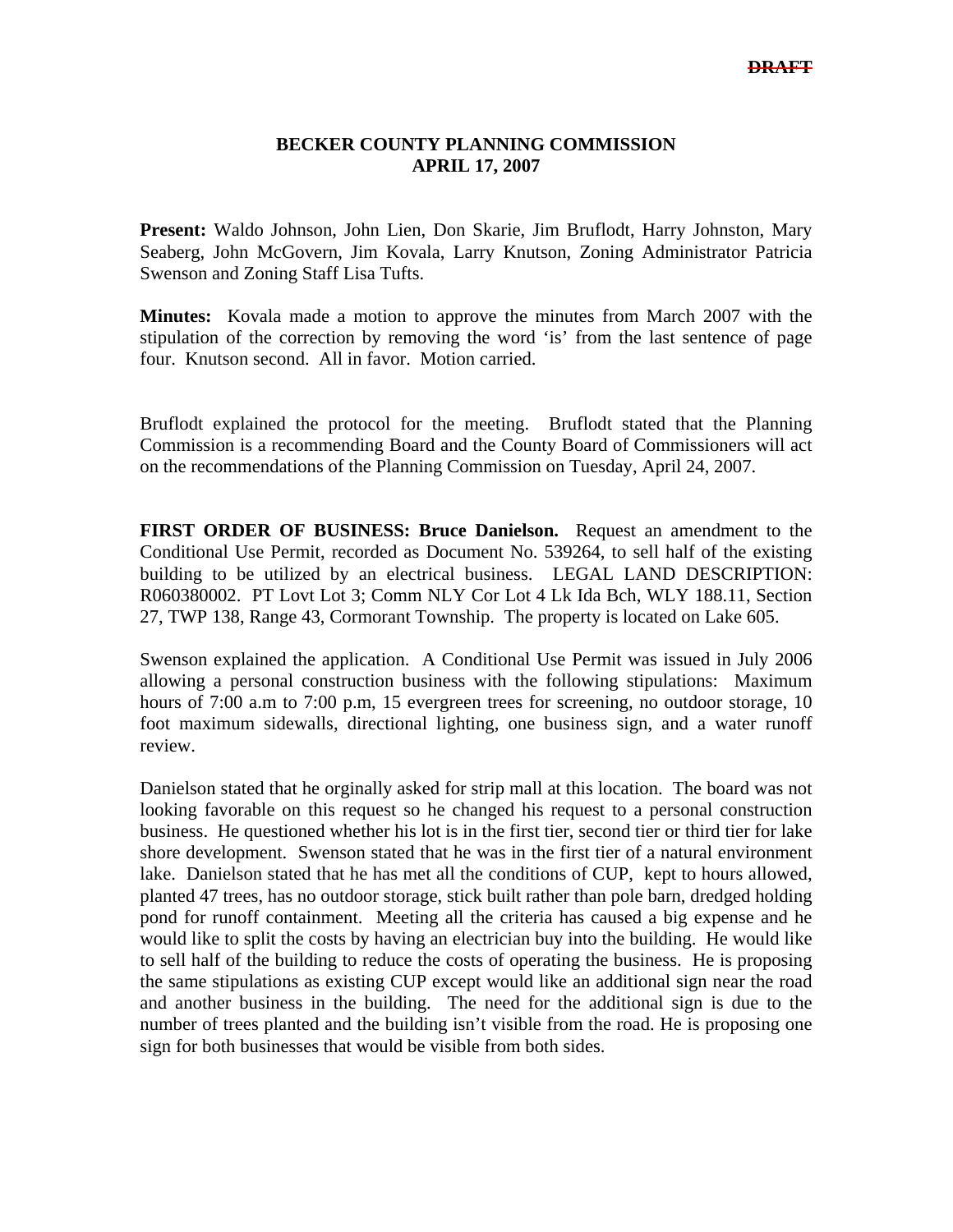Johnson asked if there would be any retail stores in the building. Danielson stated that there would be no retail sales. Danielson stated that he contacted an attorney regarding incorporating a business with different construction entities thus allowing several businesses in the building under one ownership. He chose not to go ahead with that plan. He prefers to sell half the building in a condo type ownership with common areas. The common property ownership would include yard maintenance with a sprinkler system and directional lighting. McGovern stated that the building and grounds appear to be well cared for. Danielson stated that he built the building with splitting in mind and has already partitioned the building. There are over head doors on both ends.

Kovala questioned what Danielson plans were for outside storage. Danielson stated that he may later request a lean-to for cold storage.

## Public testimony included:

Marvin Wright – owns property on Lake Ida approximately 125 yards from Danielson's property. He stated that the strip mall was rejected because it was too near a Natural Environment lake. Wright stated that in Danielson's request for the existing CUP, Danielson stated he needed a large building because he buys lumber in wholesale quantities and needs the area for personal storage. He did not build the building with cold storage in mind. Wright believes that Danielson is working toward strip mall concept that Danielson orignally requested. Wright also stated that Danielson put in a driveway approach on Natural Enviroment lake side of the property within 50 yards of the water. Wright believes that Danielson has a hidden agenda and that Danielson never intended the structure for personal use and that Danielson intends to redevelop the property for a use that was previously discouraged by the Planning Commission. Wright is also concerned about excessive traffic in the area.

Al Schaber - Lake Ida Beach. Schaber can't believe he is going through this again. He brought pictures to show the scale of this development. It is developing into more than is being stated by Danielson. He is concerned about high traffic on a curved road. The additional traffic of four or five electrical trucks will be going in or out all day long. He is once again stating the same concerns he had for the previous CUP request.

Tim Erickson – Danielson's employee. He stated that the trucks won't be there all day long and that the traffic is far worse on the weekends than it would be from the additional business vehicles. There is no proposed retail sales so there will not be any customer traffic, other than an occasional person discussing a specific job.

Swenson read an emailed correspondance in opposition received from Rick & Sharon Julian. The email stated that they were disappointed that Danielson hadn't kept his word regarding the sole business in the building for even 6 months. The Julian's are wondering if there will be additional business requests in the future.

Testimony closed.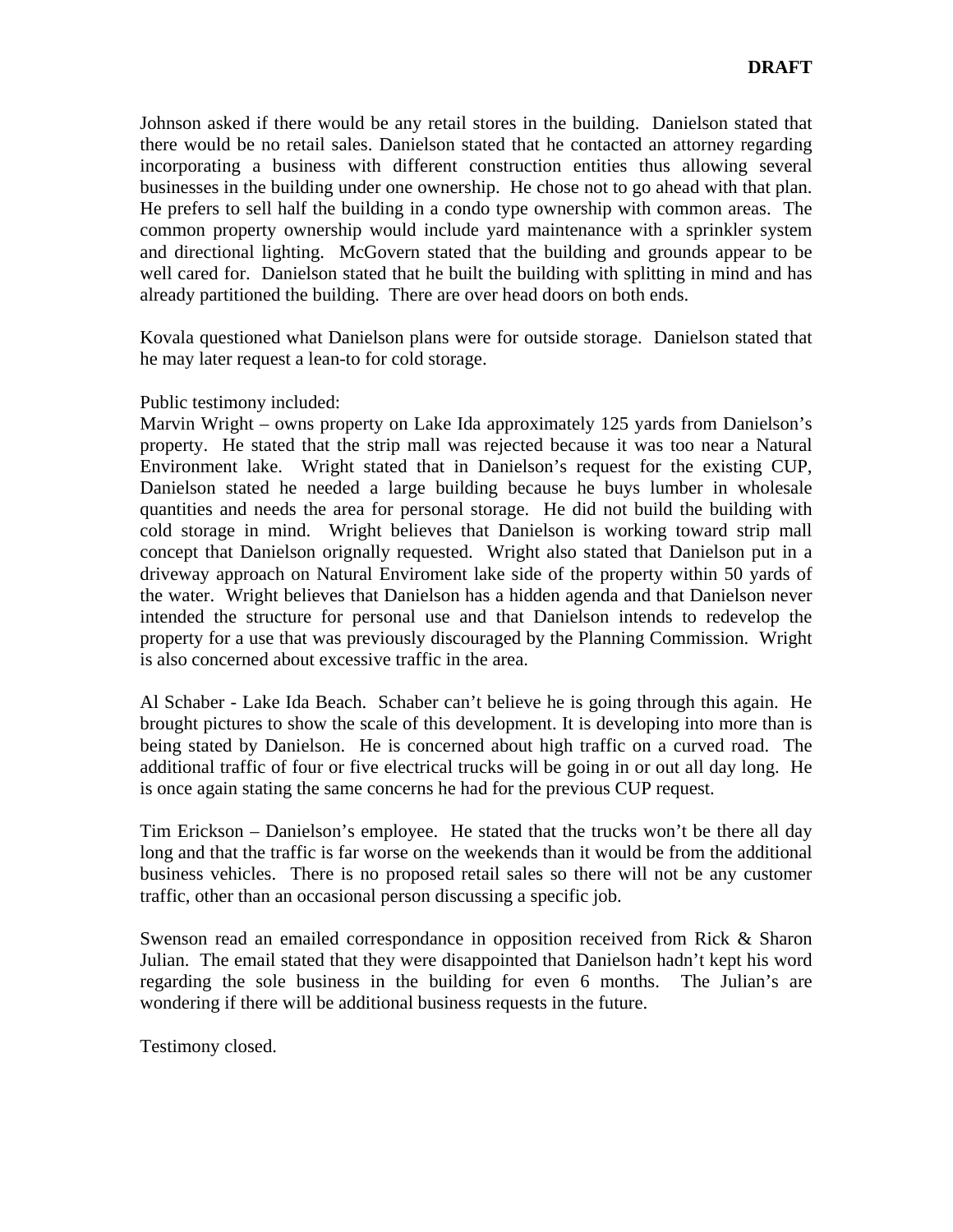Kovala asked Danielson what the next plan would be. He stated that the orginal request was for a beauty shop, other retail stores and business. Danielson and the Planning Commission agreed on one business and one sign. The current request is for two businesses and two signs.

Knutson questioned the size of the septic system. Danielson stated it is sized for two bath rooms and that the bathrooms are for personal use only. Swenson verified this from the file and that the septic system was the minimum system sized allowed by the County Oridnance.

Danielson further stated that he has two employees. The electrician that he would like to sell half of the building to also has two employees.

Knutson stated that per photographs there are four electrical meters on the building. Danielson stated there are actually five meters; two electrical meters, two off peak meters for electric heat and one meter for common useage such as irrigation and directional lighting. Danielson reiterated that the building is in excellent repair.

Lien stated his concern was that Danielson built the building to split and did what he wanted to anyway regardless of CUP provisions.

Johnson made a motion to approve with the stipulation of inside storage since both businesses where construction businesses. The motion died for lack of a second.

The Commission members held more discussion. Brufoldt agrees with Lien in that Danielson circumvented the CUP. He understand the economic hardship of the cost of the building, but it was approved as sole ower and that was not Danielson's intent.

Kovala stated that the east end of the building was to be used for cold storage and it was not constructed in that manner.

Johnston recalled that the access was to be off the county road only. Swenson stated that stipulation is not enforceable because it was not part of the CUP motion.

Knutson asked his fellow board members whether they were against the concept or against it because Danielson's intentions were other than he stated when applying for the previous CUP. Bruflodt stated that an additional construction business in the existing building would probably do no more harm, but opposes the current request because of Danielson's manuevering. Lien stated that the splitting of the building isn't of much concern, but Danielson is amending a CUP within a year. Knutson stated that the decision shouldn't be based on emotion, but on the criteria of the Zoning Ordinance. Lien stated the decision is not based on emotion as there is a existing CUP that there was plenty of oppostion to in the first place.

Johnson stated that if he leased part of the building it would be similar to the mini mall originally requested.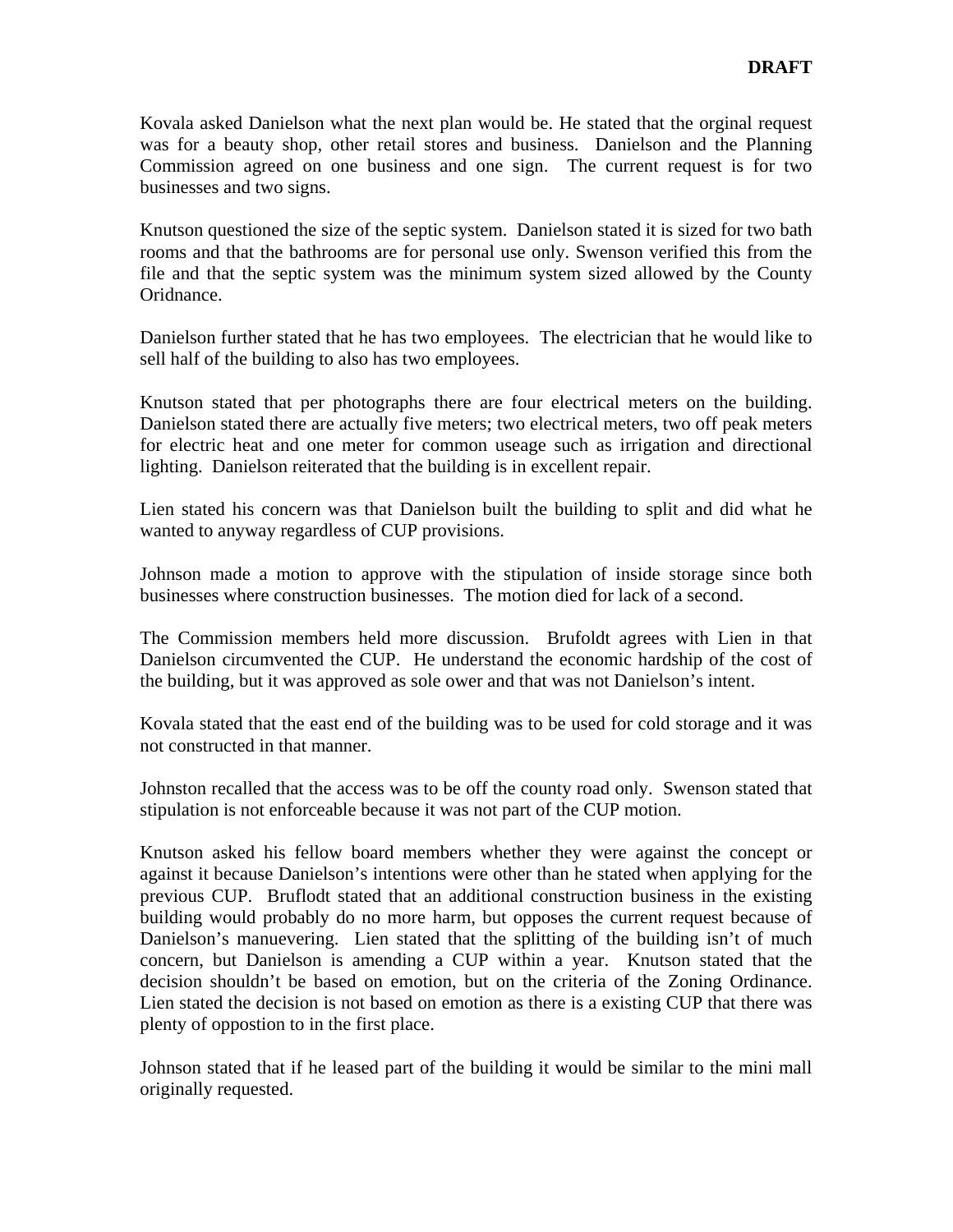Seaberg stated that the traffic concerned her. She also was curious as to the content of the discussion with the attorney. Did he suggest asking for amending the CUP prior to incorporating the business. Danielson stated the he discussed methods spreading the cost of his building. If he incorporated his construction company, he could have several different construction entities under one corporation and, therefore, it shouldn't matter if someone else bought into the building. Danielson stated he may have to sell the building if he can't run more than one business out of there.

Knutson stated that the CUP goes with the property so the only business that could go in there would be a single construction business.

Lien made a motion to deny the application based on the facts that multiple businesses were specfically not allowed in the existing CUP. McGovern second. Knutson asked Danielson if he would like to table the application. Danielson asked to table the application so he had time to hire an attorney. Lien withdrew the motion based on applicant requesting a tabling. McGovern second. Tabled by applicant.

**SECOND ORDER OF BUSINESS: Larry & Cheryl Lee.** Request a Conditional Use Permit for a business consisting of a Quilting & Scrapbooking Retreat, which would include sale of scrapbook and quilting supplies, and rental of the cabin for quilting and scrapbooking retreats. The property is located in an Agricultural Zone. LEGAL LAND DESCRIPTION: R120125000. 1.44 AC PT Lot 9, Beginning 960.88 ft N of SE Cor, Th NW 366.28 ft N Al Lk 200 ft, Th SE 264.18 ft and S 182 ft to Beg, Section 18, TWP 142, Range 37, Forest Towmship. The property is located on Bad Medicine Lake.

Swenson brought the application before the board.

Cheryl Lee, owner of the property, stated that she is the owner of the property and is requesting a CUP allowing a maximum of ten people to rent the cabin as a retreat for quilting and scrapbooking on the east side of Bad Medicine. The cabin is very secluded and not visible due to the many trees on the property. The cabin has four bedrooms, three baths, two family rooms and a kitchen. Most of the time the renters would be inside quilting or working on quiet projects. This will not harm the use or enjoyment of neighboring property. The events would be less intrusive than a family weekend when several family members are outside and on the lake. The use will not impede the use and enjoyment of any surrounding land. The cabin is approximately 150 feet from the rear property line. The electrical service, water and new septic system are sized appropriately for the proposed use. The road leading into the cabin is tarred, as is the driveway, there will be no dust problems. The view from the lake is very natural. Brush has been removed only for the septic system. They will use the existing lighting, so that should not affect the neighbors as it is not currently visible to them. There will be no environmental hazards. There will be no retail sales other than a few supplies made available to the guests attending a retreat. This is for convenience so they don't to have to drive to get thread or tape. The proposed use is less intensive than family residential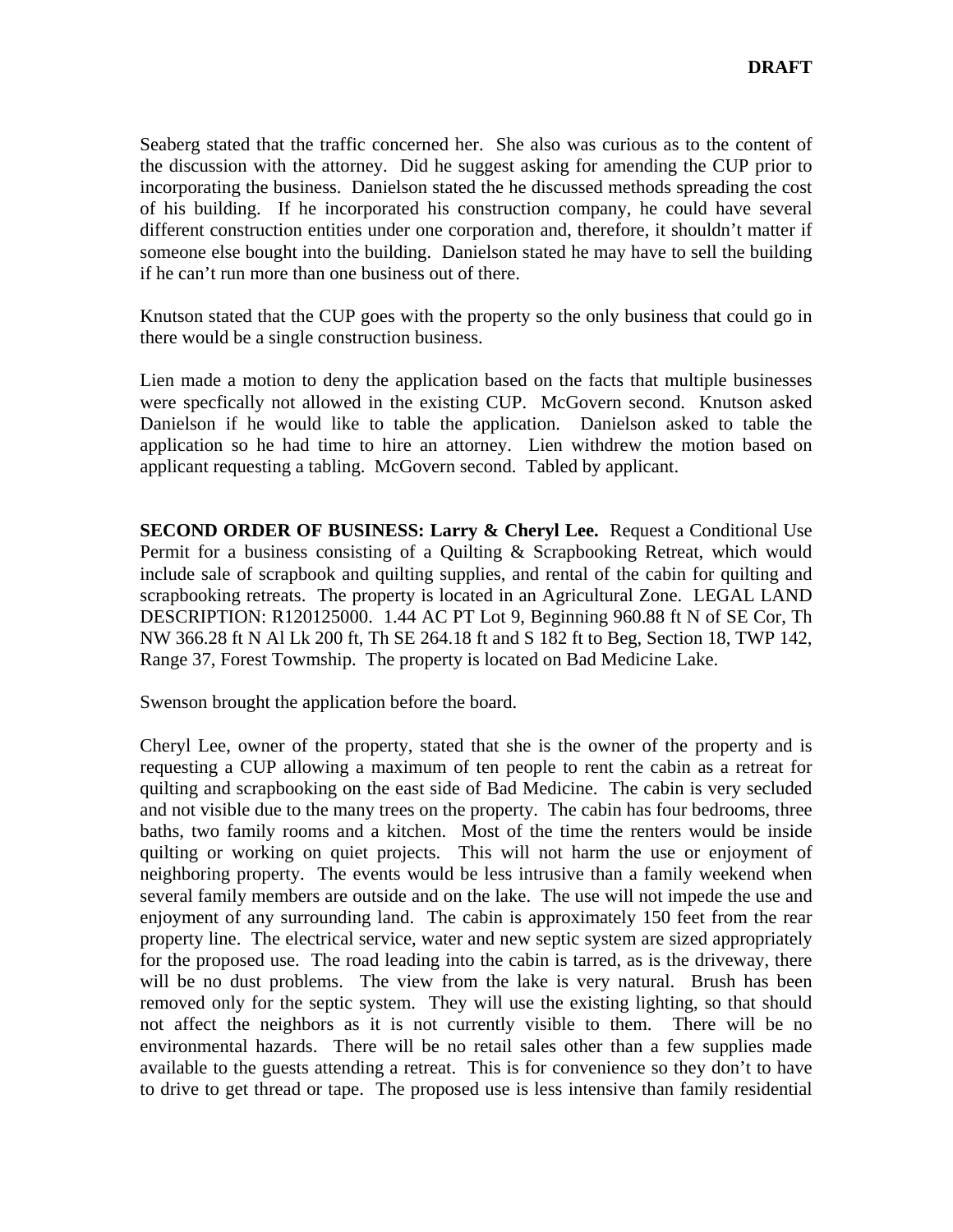use and proposal meets all the criteria of the zoning ordinance. She understands that there is a letter in opposition to the proposal and addressed the concern raised in the letter. There is at least 150 feet between the cabin for the proposed retreat and the neighboring cabin. The driveway is on the Lee's property and the Anderson's have an easement to access their property. There are more vehicles on the driveway and parking areas when the family and their guests are at the cabin than there would be with the retreat attendees. The Anderson's driveway splits off of the Lee's driveway and goes in the opposite direction. The Lee's have never had any problems accessing their property in the winter, they have a contract to have the road plowed in the winter. She acknowledged that the Anderson's are concerned with people sliding into the ditch in the winter. Lee states there is no ditch. She will prevent retreat attendees from entering the Anderson's property with signs and maps. The Lee's will be at the cabin to check in their guests. Lee stated the the guests will be responsible adults. And the Lee's will be staying at their other cabin four driveways down in case of an emergency.

Bruflodt questioned exactly how a quilting retreat works. Lee stated that they would lease the cabin to one person and they would be allowed to bring 9 guests. They would typically stay from two to four days.

Johnston questioned the age of the house and how it is that it is only 90 feet from the lake. Swenson explained that the lake level is currently over the OHW, so the house does conform to the OHW setback.

Kovala stated that it is a large cabin, but the cars would be visible to the neighbors based on the location of the parking area. The proposal calls for parking near the driveway and Lee stated that Anderson parking on Lee's lot when the Anderson's have company.

## Public testimony included:

Morry Kershner spoke on behalf of the Anderson's since they are out of the area. The Anderson's are the neighbor nearest to Lee's cabin in this proposal. The Anderson's also own property on Cotton Lake. They recently purchased the Bad Medicine property for a retirement home. They would not have purchased a home near a business. They purchased on Bad Medicine because it is a very pristine lake. They enjoy the wilderness of the area also. The Anderson's are very concerned about the Lee's proposal. The Anderson's have a legal easement across Lee's property and those rights can not be taken away and should not be infringed upon. The driveway is fairly steep and only ten feet wide with thin pavement and soft shoulders. It is not reasonable that the retreat attendees could park on the driveway without impeding the flow of traffic on the driveway. There is not enough parking space for the attendees and people that are not familiar with the property lines may trespass onto Anderson's property. There are ruts in the soft shoulder of recent entries into the property. Anderson's park on their own property behind their home. They feel that the peace and enjoyment of there property will be impacted. During the winter it is difficult to get up the driveway due to ice and the slope. Often times someone must stand on the Township road to make sure no one is coming, thereby allowing the car exiting the driveway to gain enough speed to make it up the hill. It would not be wise to have no additional lighting with a person that is unfamiliar with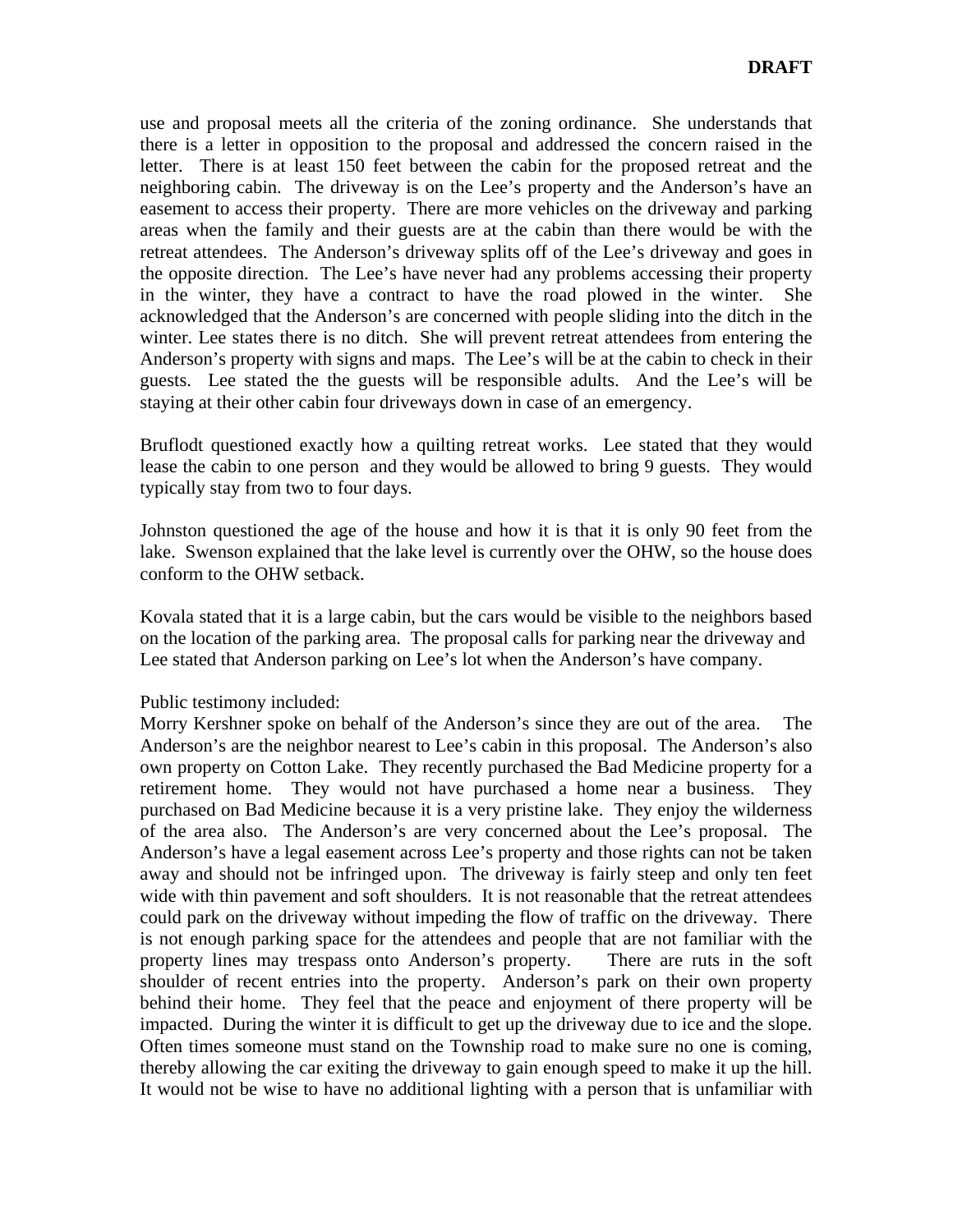the property. Kershner reminded the Commission that the Ordinance states that recreational development lakes are intended for mainly residential use. In order to grant an CUP the commission must make specific findings. According to the Becker County Zoning Ordinace they must find that:

 A. the conditional use will not harm the use and enjoyment of other property in the immediate vicinity nor substantially diminsh or impair property values.

 D. adequate measures have been or will be taken to provide off- street parking and loading spaces to serve the proposed use.

Roger Olson, resident on Bad Medicine Lake questioned if this proposal is approved would the property be taxed as commercial. Swenson stated that property is typically taxed by use.

Swenson read the Anderson's correspondence from the file. Anderson are requesting denial of the application based on the same information that Kershner presented on their behalf as noted above.

Testimony closed.

Lien questioned which direction the driveway diverted to access the Anderson property.

Knutson asked whether either the Anderson's or the Lee's property abutted a public road. He also question who paid for the maintenance of the driveway. Mr. Lee replied that they share the cost with the Anderson's for the plowing, but there has been no other maintenace since the Anderson's purchased the property. Prior to the Anderson's purchase the other maintenance cost where shared with the previous owner.

Ray Vlasak, Forest Township resident and Township Board member, stated that the township board hasn't reviewed the application. He personally was unaware of any maintenance agreement. He has no opinion either for or against the proposal.

Bruflodt stated that his only concern was regarding the parking. Driving abilities can't be controlled by property owners.

Kovala also expressed concern regarding the parking. Stating that there was parking area available on the grassy area, as well as the east side of the cabin. Kovala also questioned why have a quilting retreat on the lake if they will not be using the lake. He questioned why a retreat couldn't just as well be held elsewhere.

Seaberg stated that sewing inside a cabin would be much less intrusive to the neighbors than would be having kids screaming at the lake.

Bruflodt asked how often Mrs. Lee anticipated hosting a retreat. She stated that she is hoping for every weekend, but doesn't think that will happen immediately.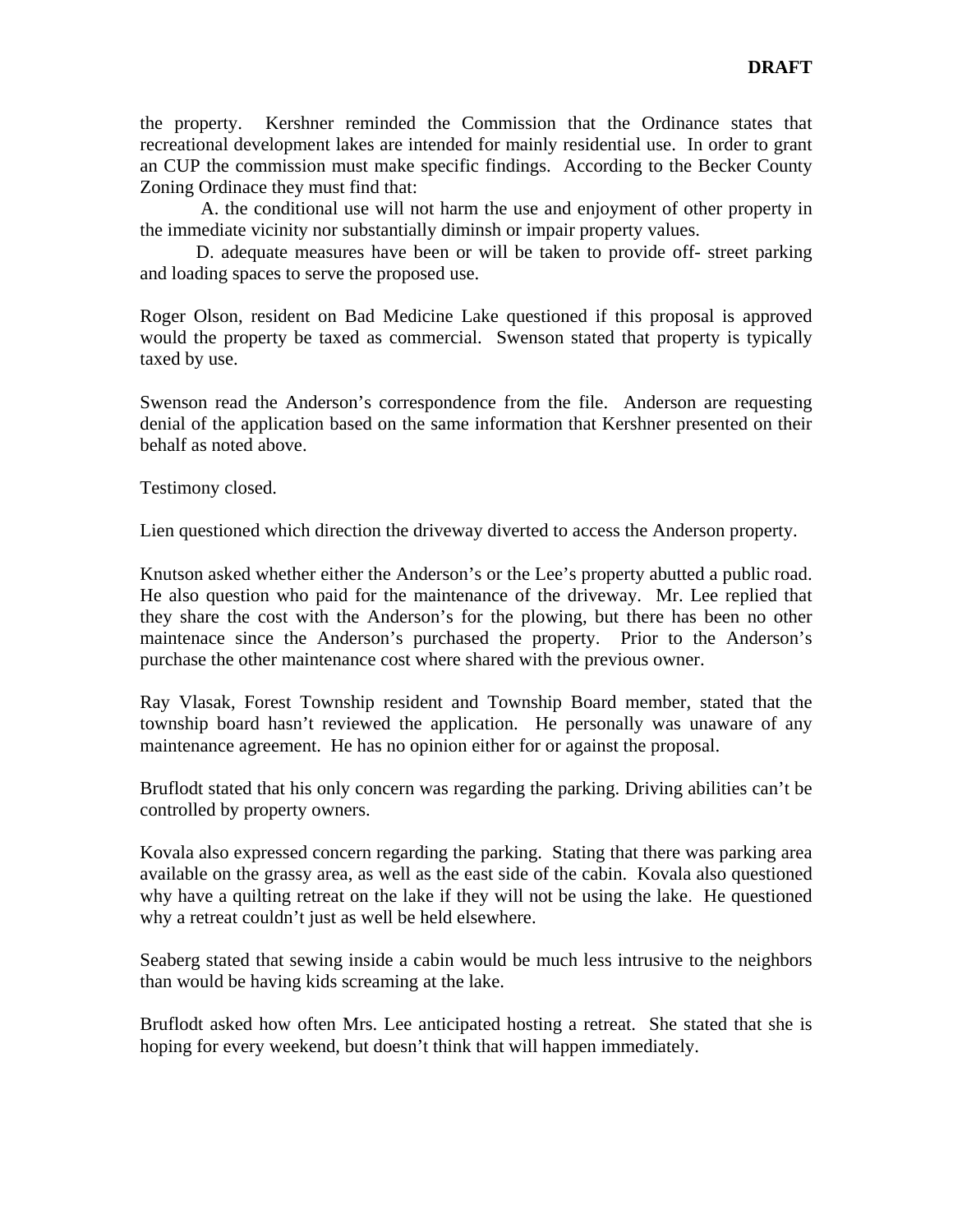Seaberg question what type of advertising she planned to do. Mrs. Lee stated that she will advertise over the internet and through her daughter's Creative Memories business.

Johnston stated that the proposed use will affect the enjoyment of the neighboring property and the he believes the parking plan is inadequate. The area is residential in character and a rental cabin would be a commercial use. Johnston is not in favor of the proposal.

Skarie stated that the problem is with the shared drvieway. Lien agreed with Skarie in that the use isn't harmful but the driveway and parking plan poses a problem.

Knutson admits that when he went to complete a site inspection for the application that he inadvertently entered the Anderson's property. There is not adequate parking and the driveway is not adequate.

Johnston made a motion to deny the application based on the inadequacy of the parking and driveway. Skarie second. Johnson, Lien, Skarie, Bruflodt, Johnston, McGovern, Kovala, and Knutson voted in favor of the denial of the application. Seaberg voted in opposition. Motion carried.

**THIRD ORDER OF BUSINESS: Rusty Moose Investments, Steve Stenerson**. Request a Change of Zone from Agricultural to Residential and approval of a certificate of survey for two tracts of land. The tracts of land will be 54,768 sq ft and 65,639 sq ft in size. LEGAL LAND DESCRIPTION: R120123000. Pt Lots 5  $\&$  6, Section 18, TWP 142, Range 37, Forest Township. The property is located on Bad Medicine Lake.

Steve Stenerson, owner of Rusty Moose Investments, dba Red Top Resort,stated that the resort consists of four cabin and two RV spaces on 499 feet of lakeshore and an area on approximately 24 acres. There is an easement road cutting through the property. He proposes to subdivide the southerly 302 feet of the lake shore into two lots each with 151 feet of lakeshore and adequate area in accordance with the Becker County Zoning Ordinance. There are three old nonconfroming cabins approximately thirty to forty feet from the lake that will be removed. He is asking permission to leave the existing cabin until the new owners completed the building of new dwellings. He states that this will be an improvement to the area, that the lake level is receding and there are no erosion issues.

Kovala asked if the main house to the north would remain. Stenerson stated that it would. Kovala asked how the proposed lots would be accessed off of Red Top Rd. Stenerson stated that it would be benefical to share one driveway between the two lots.

Skarie asked what a dotted line drawn on the Certificate of Survey was intended to mean. Stenerson stated it was the road setback marking. Skarie stated concern regarding the limited buildable area of approximately thirty to forty feet between the lake setback and the road setback.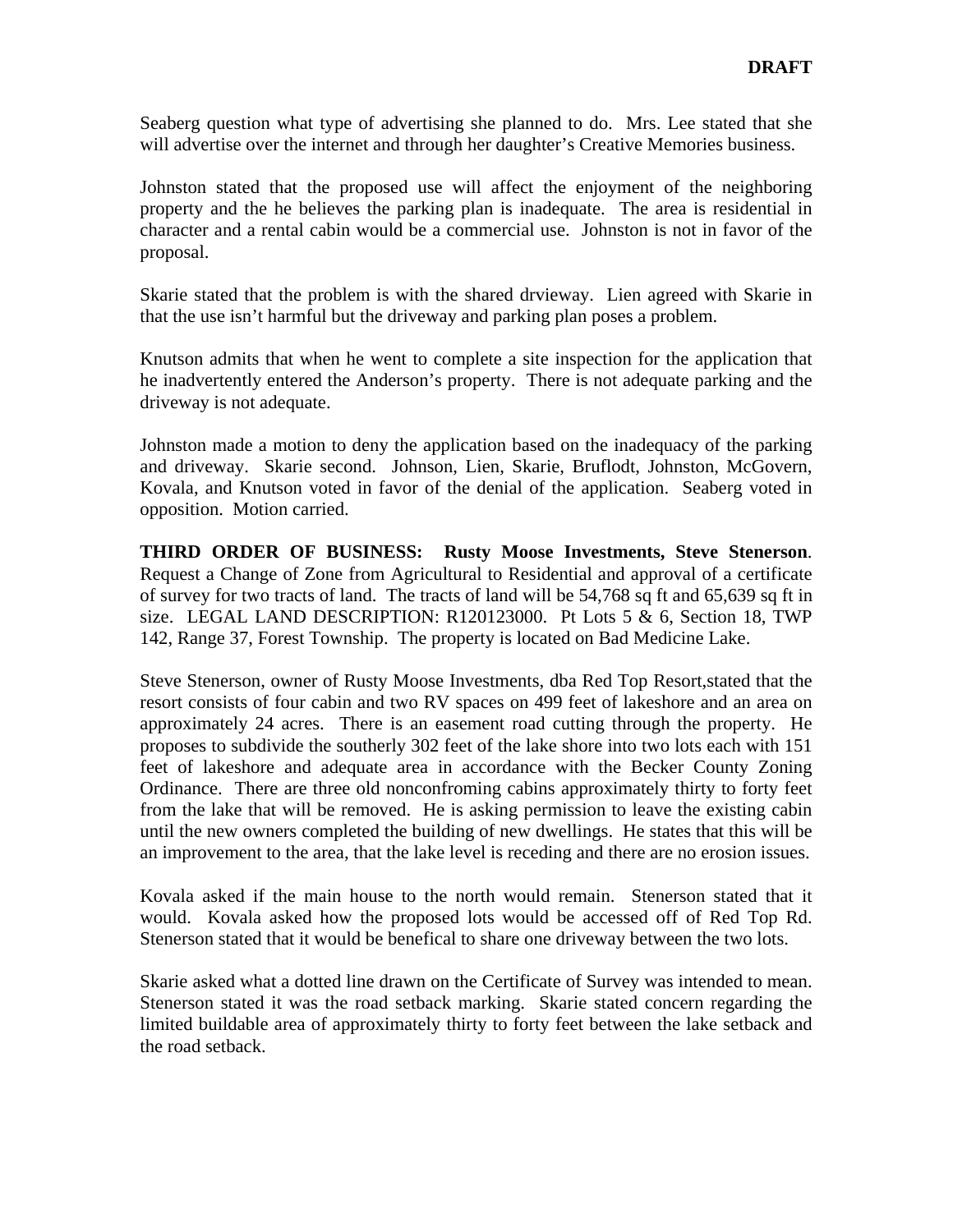Kovala reiterated that all three cabins were to be removed. Stenerson stated that the nonconforming cabins would be removed, but would like to keep them at least until the lots sell.

Skarie questioned whether we could approve the lots with a cabin encroaching on both proposed lots by sitting on the proposed lot line.

Bruflodt question whether the cabins could be moved. Stenerson felt they were not worth moving.

Knutson stated that there does not appear to be a purpose to leave the cabins. Stenerson expalined that he has rented them for the season.

Johnston stated concern over current lake level versus the ordinary high water mark. The Certificate of Survey shows the setback line to the OHW, which would be only 75 feet from the current lake level. Stenerson stated that the OHW is only about fourteen feet from the current water level.

Public testimony included:

Chuck Church, neighbor, testified in favor of the proposal.

Jim Noonan, resident on Bad Medicine Lake, stated he is not really opposed or in favor of the proposal. He is asking the road not be moved, but maintained the way it is currently.

Ray Vlasak, Forest Twp resident and member of Forest Twp Board, representing himself, as the Board has not acted on this application. This proposal does not fall under the Forest Township Zonining Ordinance. Vlasak stated that Stenerson has discussed the proposal with the Town Board previously. Vlasak stated that the only way the lots meet the area requirement is by including area on both sides of Red Top Rd. The impervious surface and the nearness to the lake of the road concerns Vlasak. The Becker County Zoning Ordinance states that the lot must be 150 feet at the lake as well as at the building line. These proposed lots are not 150 feet in width at the building line. There is a triangular remnant that is not of an acceptable size. He also stated that the exisitng water level has been over the OHW for 20 out of the past 22 years. He believes road should be moved further back to meet the lot area requirement and setback the impervious surface coverage from the lake. He feels that the lots could be price to meet the cost of moving the road.

Knutson asked Vlasak who maintains the road. Vlasak stated that the Township maintains it, but the cost of moving the road would would be assigned to the developer.

Stenerson stated that the adjoining neighbor has expressed interest in purchasing the remnant.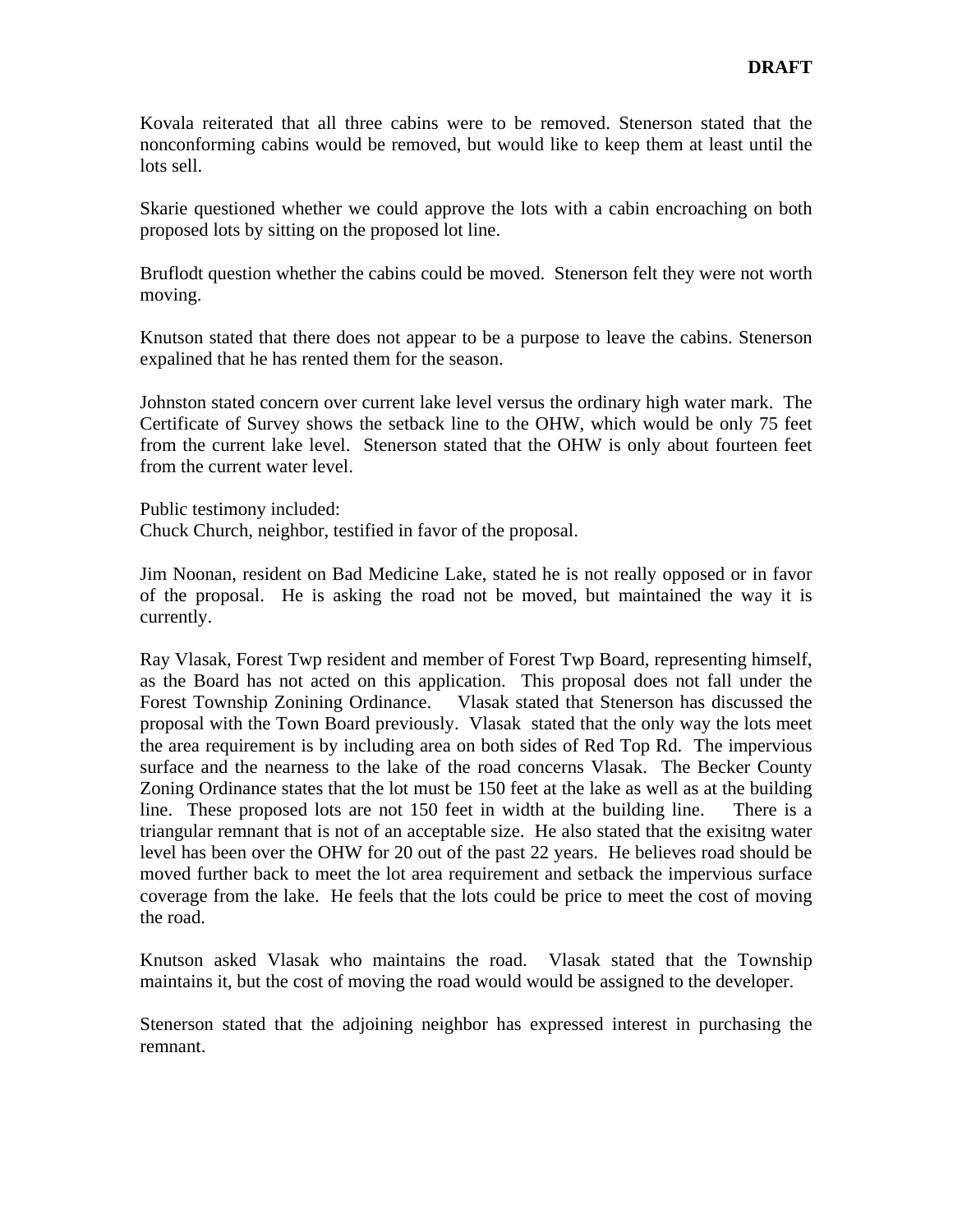Swenson read a letter from the file from the Coalition of Lake Associations (COLA) stating that they believe the ordinance is being circumvented by allowing the area in a lot to be considered on both sides of a public road. Approval of this Certificate of Survey would be allowing new nonconforming sized lots.

Testimony closed.

Kovala stated that it appears that the applicant is trying to get approval for two lots where only one should be allowed by using area from both sides of the road. He also stated that the current lake level is within four steps of the nonconforming cabins.

Lien stated concerns with limited buildable area of Tract A.

Knutson asked for clarificaton on road setback. Swenson stated that the road setback requirement is 78 feet from the centerline of a township road.

Kovala stated that, given the high lake level of Bad Medicine Lake the builable area is actually only 14 feet in depth.

Lien disagrees with the idea of achieving adequate lot area by including land across a public road. He thinks the building area is too small. He agrees that there are two lots where only one should be.

Johnston agrees with Lien.

Johnson stated that the road could be moved back. The curve in the road could be taken out and that would give more builable area.

Lien stated that would be possible, but can't support the proposal based on the existing survey.

The Commission held more discussion regarding moving the road and gaining buildable area. Swenson stated that according to the Becker County Zoning Ordinance the new lots could be setback according to the string line so the buildable area is actually larger than it is shown on the survey. Knutson suggested that they make a stipulation that the stringline may not be applied. Lien doesn't agree with using the string line language on a newly created lot.

Knutson asked if Stenerson would consider moving the road. Stenerson would consider it but not until the sale of the lots.

Stenerson stated that the Enviromental Technical Panel approved up to eight units in a Multi- Unit Residential District. The proposed use of two parcels is a less intensive use. He also stated that the road is a public easement road, not a public dedicated road. The septic system could go on the back portion of the lots. This proposal does meet the criteria of the Becker County Zoning Ordinance. Moving the road would improve the lots to the south.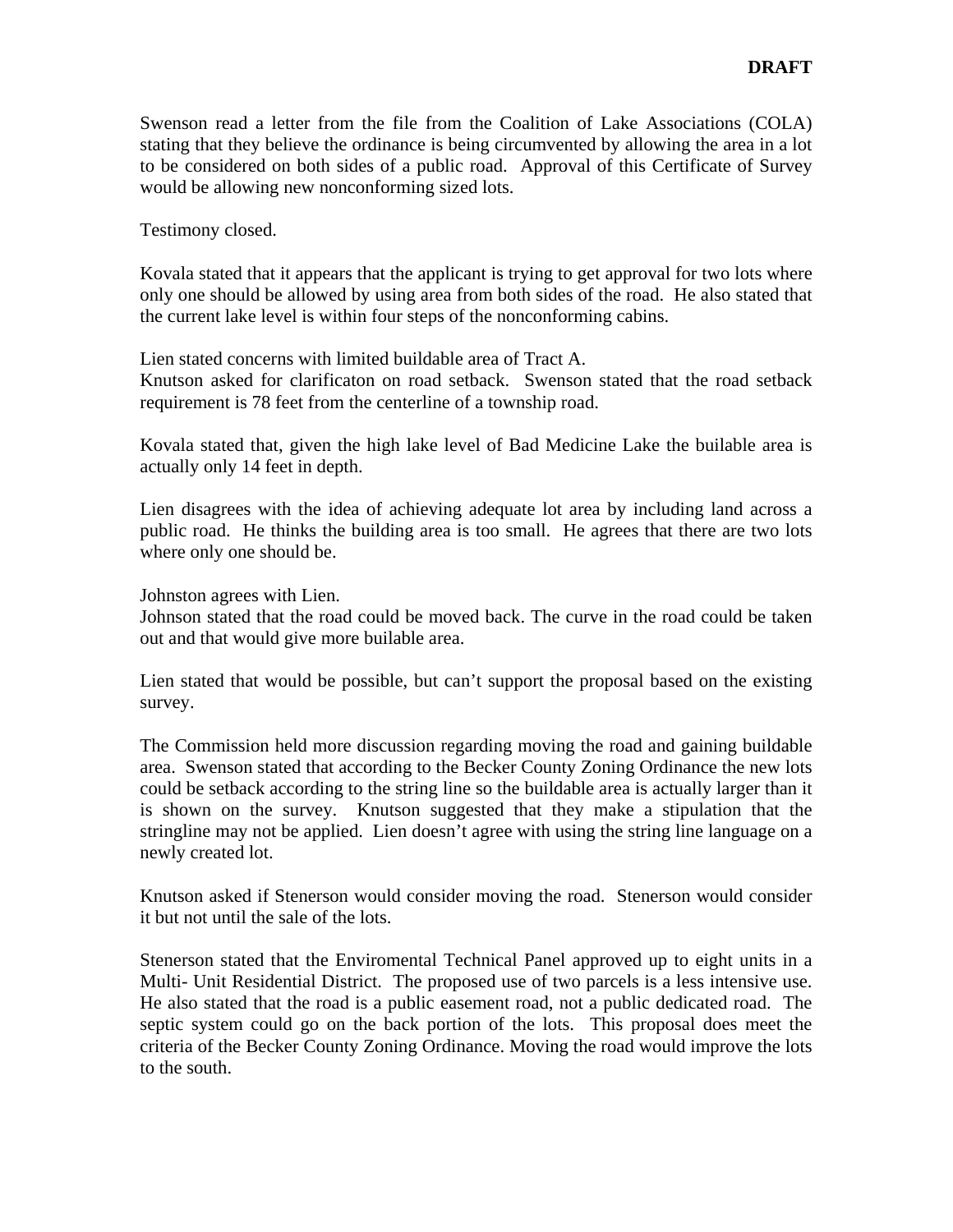Knutson asked Stenerson if he would like to table the application to allow for time to resolve the concerns regarding the road and time to address the townships concerns. Stenerson did not want to table the application as he has a buyer interested in one of the lots and is afraid he may lose the sale.

Lien motion to approve the application with the stipulation that the road be moved to allow for more buildable area on the lots. Johnson second.

Johnston stated concern about the lot width at the setback line and the extreme difference in the OHW and the current lake level. Bruflodt called for a vote. McGovern abstaining. Johnson, Lien, Skarie, Bruflodt, Seaberg, Knutson in favor. Kovala and Johnston opposed. Motion carried.

**FOURTH ORDER OF BUSINESS: James & Jane Hokenson.** Request a Change of Zone from Commercial to Agricultural. LEGAL LAND DESCRIPTION: R080355000. .64 acres, 200 ft E & W by 140 ft N & S in NE Cor SW ¼ of NE ¼ of NE ¼; Section 21, TWP 139, Range 41, Detroit Township.

Jim Hokenson stated that many years ago the property was zoned commerical for a marine repair business. That business has been off the property for over 20 years and has since been used as a single family dwelling. He stated that he would like the property zoned either as agricultural or residential. The property will not be used agriculturally.

Public testimony included:

David Hjermstad of 18901 Frontage Rd. stated that his property adjoins the Hokenson property. He does not want to see it zoned agricultural because even though the Hokenson's don't intend to use it as agricultural property, he doesn't want any subsequent owners to use it as such.

Testimony closed.

Kovala made a motion to change the zone from Commercial to Residential. Knutson second. All in favor. Motion carried.

**FIFTH ORDER OF BUSINESS: St Cloud Wireless St Cloud Wireless**. Request a Conditional Use Permit to construct a communication tower, which would exceed 100 ft in height with a maximum height of 175 ft. LEGAL LAND DESCRIPTION: R190153002. 98.95 Ac E  $1/2$  of SW  $1/4$  and W  $1/2$  of SE  $1/4$  Lying W of RWY and E of Hwy 59, Section 09, TWP 138, Range 41, Lake View Township.

Paul Vershure presented the application for St. Cloud Wireless. He stated that at the time of the application he had not received a copy of the FAA study relating to the maximum height allowable for the tower. The FAA has since approved a tower up to 190 feet in height. The applicant intends to build the tower 175 feet in height. He stated that there are no existing towers within two miles of the proposed tower, that the location is within one half mile of several lakes, but there is a need for service in this area. The tower can